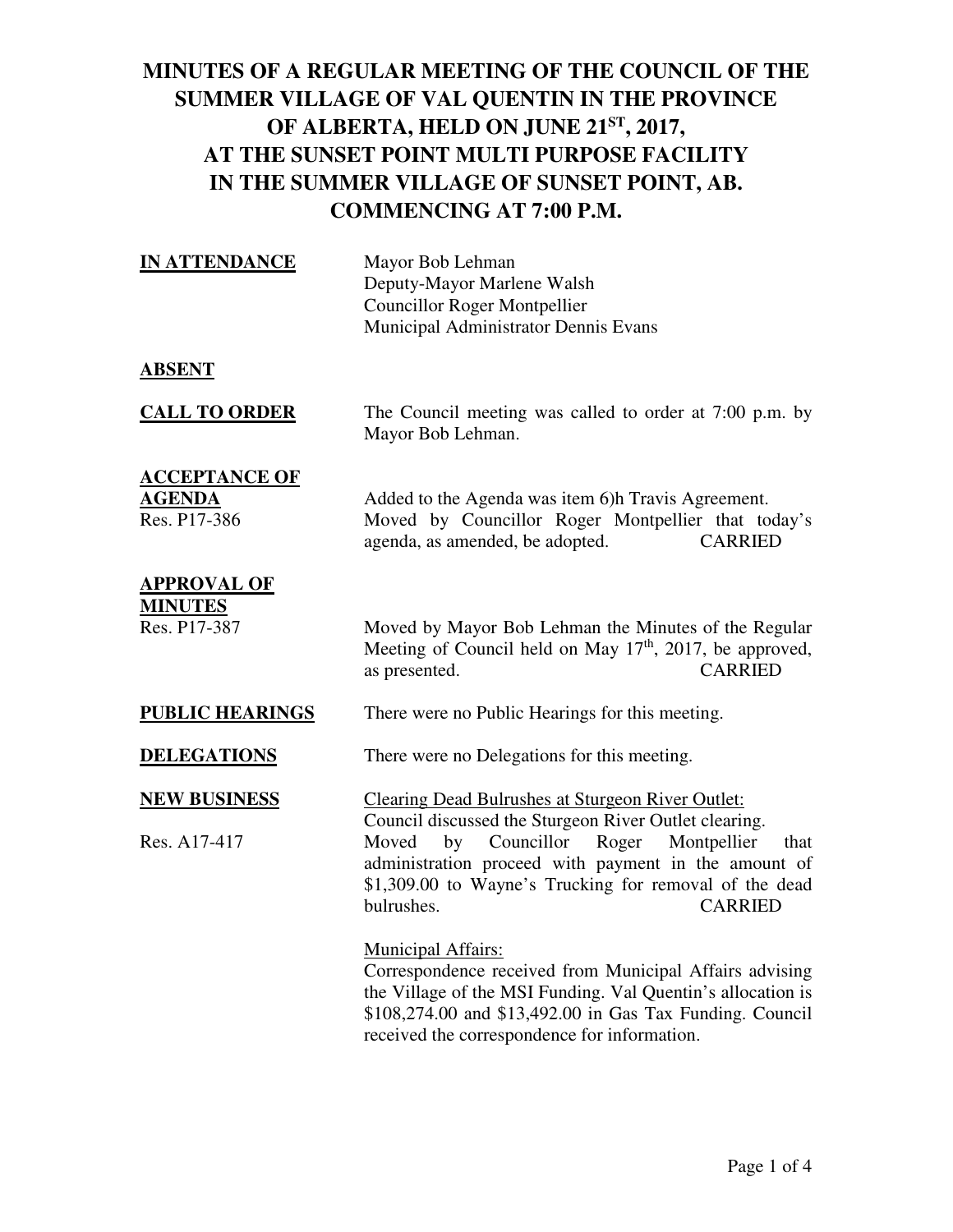### Alberta Beach Library:

 Correspondence received from the library asking for more funding. Deputy-Mayor Marlene Walsh will follow-up with the Library in regard to their request. Mayor Bob Lehman then submitted a written report by Gael Lehman on the YRL meeting she attended.

#### Park Closure:

 Due to construction being carried out by Tri Village Regional Sewage Services Commission on the lift station located in Cantin Park, the Park will be closed to the Public for approximately one month beginning July 17.

Res. A17-418 Moved by Deputy-Mayor Marlene Walsh that the Village close Cantin Park for approximately one month beginning July 17. CARRIED

### Parks – Swing Sets:

 Councillor Roger Montpellier advised Council that the swing sets have been installed and the borders have been installed. All that is remaining is a load of dirt to backfill the borders.

Picnic In the Park – July 15: Council discussed the preparations for the Picnic in the Park to be held in Cantin Park.

### Fortis Grant Funding:

 The Summer Village of Val Quentin applied for and received a grant in the amount of \$3,000.00 from Fortis to help pay for the new swing sets in the parks and to finish the Gazebo project.

TRAVIS Agreement: Res. A17-419 Motion made by Mayor Bob Lehman that the Mayor executes the transportation agreement. CARRIED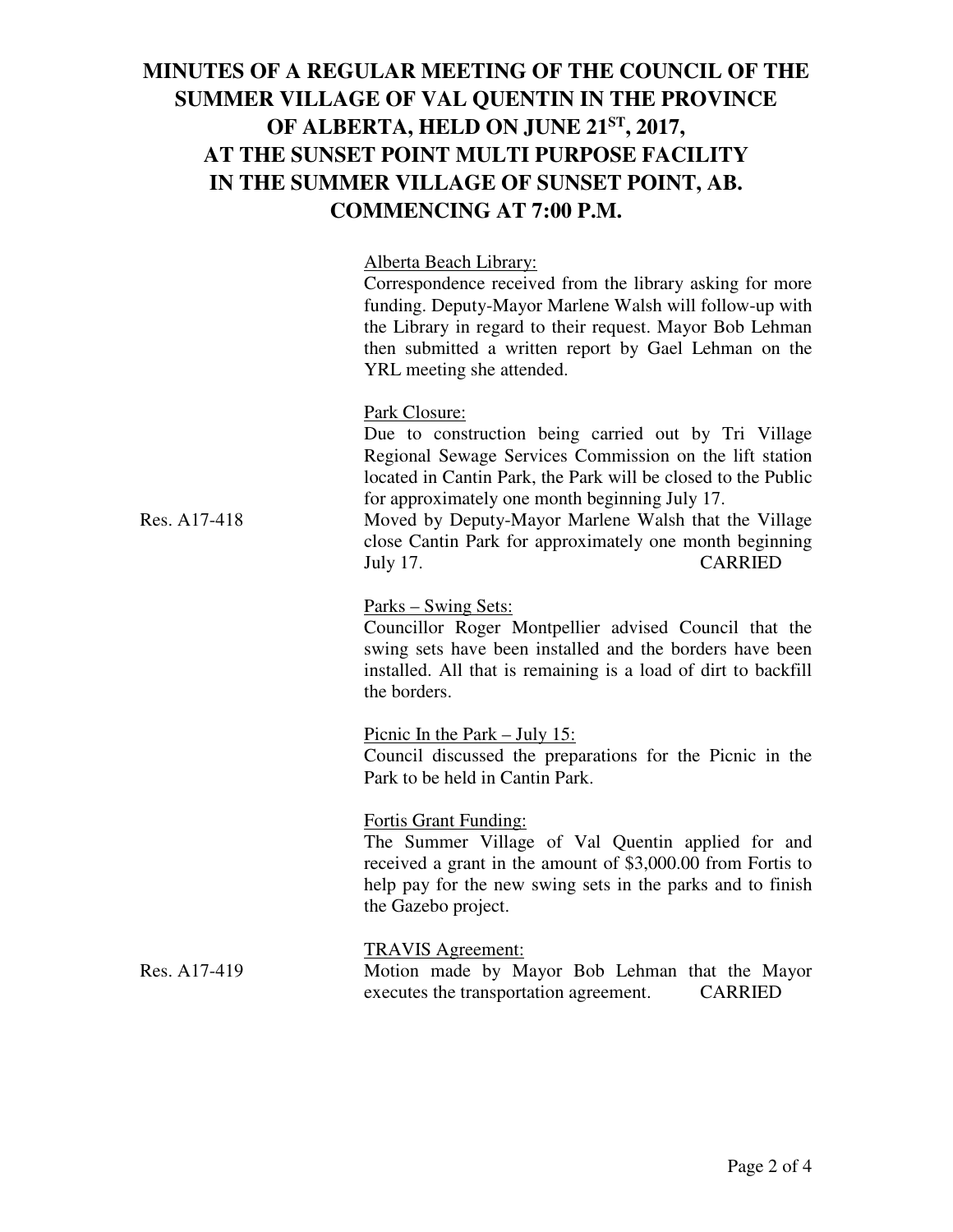| <b>BYLAWS &amp; POLICIES</b> | Bylaw #261-17 Regional Emergency Advisory Committee<br>Bylaw.                                                                                                                                                                                                                                                                                     |
|------------------------------|---------------------------------------------------------------------------------------------------------------------------------------------------------------------------------------------------------------------------------------------------------------------------------------------------------------------------------------------------|
|                              | Municipal Administrator Dennis Evans read for the first<br>time Bylaw # 261-17 the Regional Emergency Advisory<br>Committee Bylaw.                                                                                                                                                                                                                |
| Res. A17-420                 | Moved by Councillor Roger Montpellier that Council<br>accept first reading of Bylaw # 261-17 the Regional<br>Emergency Advisory Committee Bylaw. CARRIED<br>Municipal Administrator Dennis Evans read for the second<br>time Bylaw # 261-17 the Regional Emergency Advisory<br>Committee Bylaw.                                                   |
| Res. A17-421                 | Moved by Deputy-Mayor Marlene Walsh that Council<br>accept second reading of Bylaw # 261-17 the Regional<br>Emergency Advisory Committee Bylaw.<br>CARRIED                                                                                                                                                                                        |
| Res. A17-422                 | Moved by Councillor Roger Montpellier that Council hear<br>all three readings of Bylaw # 261-17 the Regional<br>Emergency Advisory Committee Bylaw in one Council<br><b>CARRIED UNANIMOUSLY</b><br>meeting.<br>Municipal Administrator Dennis Evans read for the third<br>time Bylaw # 261-17 the Regional Emergency Advisory<br>Committee Bylaw. |
| Res. A17-423                 | Moved by Mayor Bob Lehman that Council accept third<br>reading and duly pass Bylaw # 261-17 the Regional<br>Emergency Advisory Committee Bylaw.<br><b>CARRIED</b>                                                                                                                                                                                 |
| <b>FINANCIAL</b>             | <b>Financial Reports for May:</b><br>Municipal Administrator Dennis Evans presented<br>to<br>Council the May financial statements as follows;<br>Revenue & Expenditure Statement YTD.<br>Balance Sheet as of the end of May.<br>$\bullet$<br>• Cash Disbursement Journal for May.<br>Bank Reconciliations for May.<br>$\bullet$                   |
| Res. P17-388                 | Moved by Mayor Bob Lehman that the Financial<br>Statements for May, as presented, be accepted for<br>information.<br><b>CARRIED</b>                                                                                                                                                                                                               |
| <b>CORRESPONDENCE</b>        | Correspondence received from Alberta Beach inviting Val<br>Quentin to their Open House and Public Hearing.                                                                                                                                                                                                                                        |